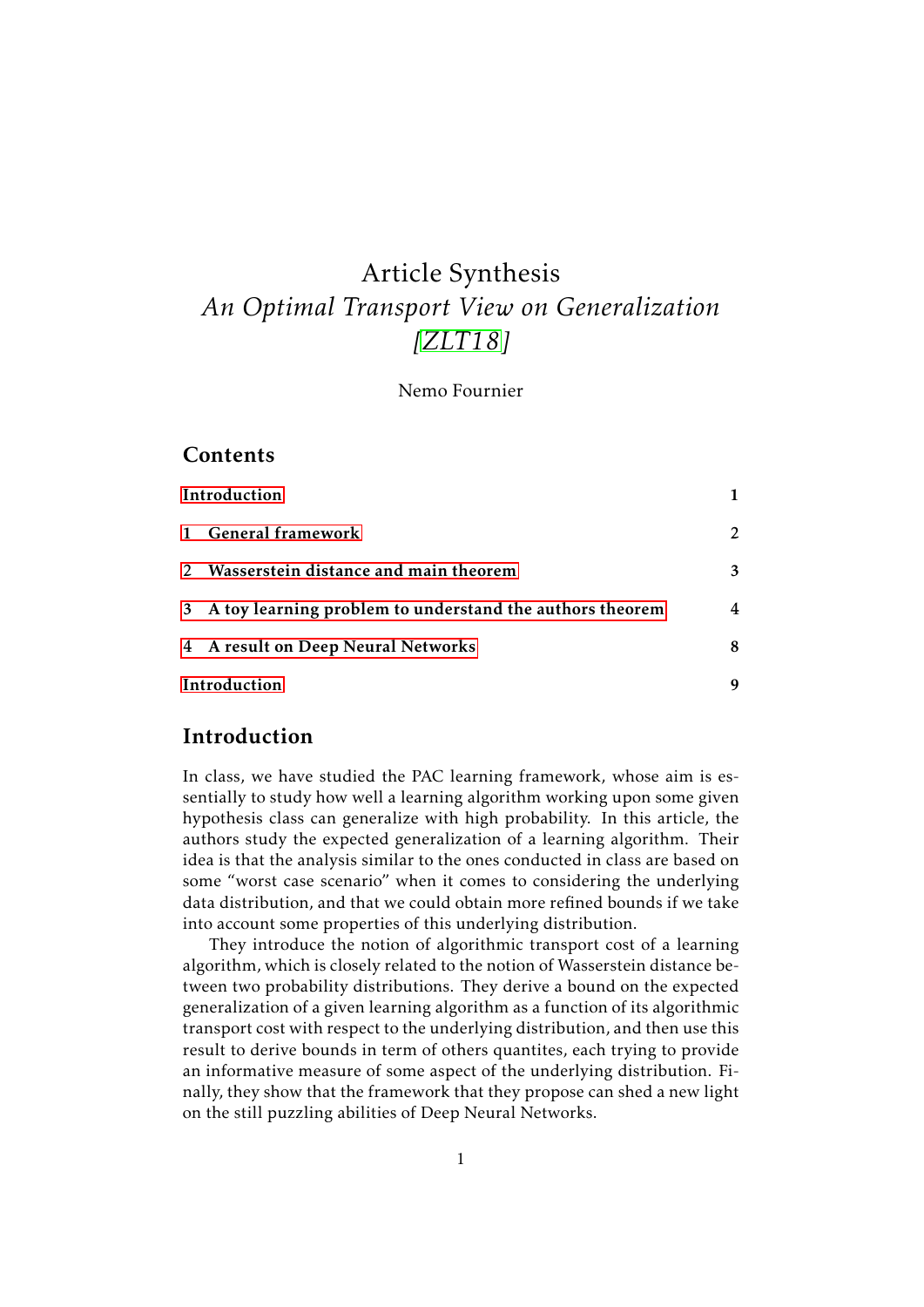In this synthesis, I will briefly introduce the framework that the authors adopt in section [1,](#page-1-0) present their main theorem and give an overview of the many results that they derive in section [2.](#page-2-0) I will then try to give some intuition about their framework and theorem on a toy learning setting (in section [3,](#page-3-0) which is the *personnal work* that I tried to conduct for this synthesis) and we will see that even on a very simple example, this leads to quite convoluted computations. I will then mention some theoretical contribution that they provide for the analysis of deep neural networks' generalization abilities (section [4\)](#page-7-0).

### <span id="page-1-0"></span>1 General framework

We are working on the traditionnal statistical learning paradigm. That is we have a *instance space*  $\mathcal{Z} = \mathcal{X} \times \mathcal{Y}$ , a *hypothesis space* W, and a *loss function*  $\ell : \mathcal{Z} \times \mathcal{W} \to \mathbf{R}^+$ . We consider that we have access to a *training sample*  $S_n$  ∈  $\mathcal{Z}^n$  of size *n*, drawn as a realization of {*Z*<sub>1</sub>,...,*Z*<sub>*n*</sub>} ~ *D*⊗*n*, where *D* is the *underlying data* distribution on  $\mathcal{X} \times \mathcal{Y}$ , and each of the  $Z_i$  is thus draw i.i.d. from *D*. A *learning algorithm* A can thus be seen as a (possibly randomized) mapping  $A: \bigcup_{n=1}^{\infty} \mathbb{Z}^n \to \mathcal{W}$  that takes as input a training sample and returns an hypothesis. Such an algorithm can be caracterized by its Markov kernel *P<sup>W</sup>* <sup>|</sup>*S<sup>n</sup>* .

Classically we define the *risk* of a given hypothesis  $w \in W$  as

$$
R(w) = \mathbb{E}_{z \sim D}[\ell(z, w)]
$$

As usual, computing the risk as we have just defined is not really in reach of learning algorithm since the distribution *D* is unknown, and we rather use the *empirical risk* defined for an hypothesis *w* and a training as

$$
R_{S_n}(w) = \mathbb{E}_{z \sim S_n}[\ell(z, h)] = \frac{1}{n} \sum_{i=1}^n \ell(z_i, w)
$$

We are interested in the expected generalization error of a learning algorithm A under distribution *D* is defined as

$$
G(D, P_{W|S_n}) = \mathbb{E}\big[R(W) - R_{S_n}(W)\big]
$$

Where the expectation is taken over the joint distribution of both the training sample *S<sup>n</sup>* and the hypothesis *W* , whose probability density function factorizes as  $P_{S_n,W} = P_{S_n} \times P_{W|S_n}$ . The goal of this paper is to provide new upper bounds on this quantity.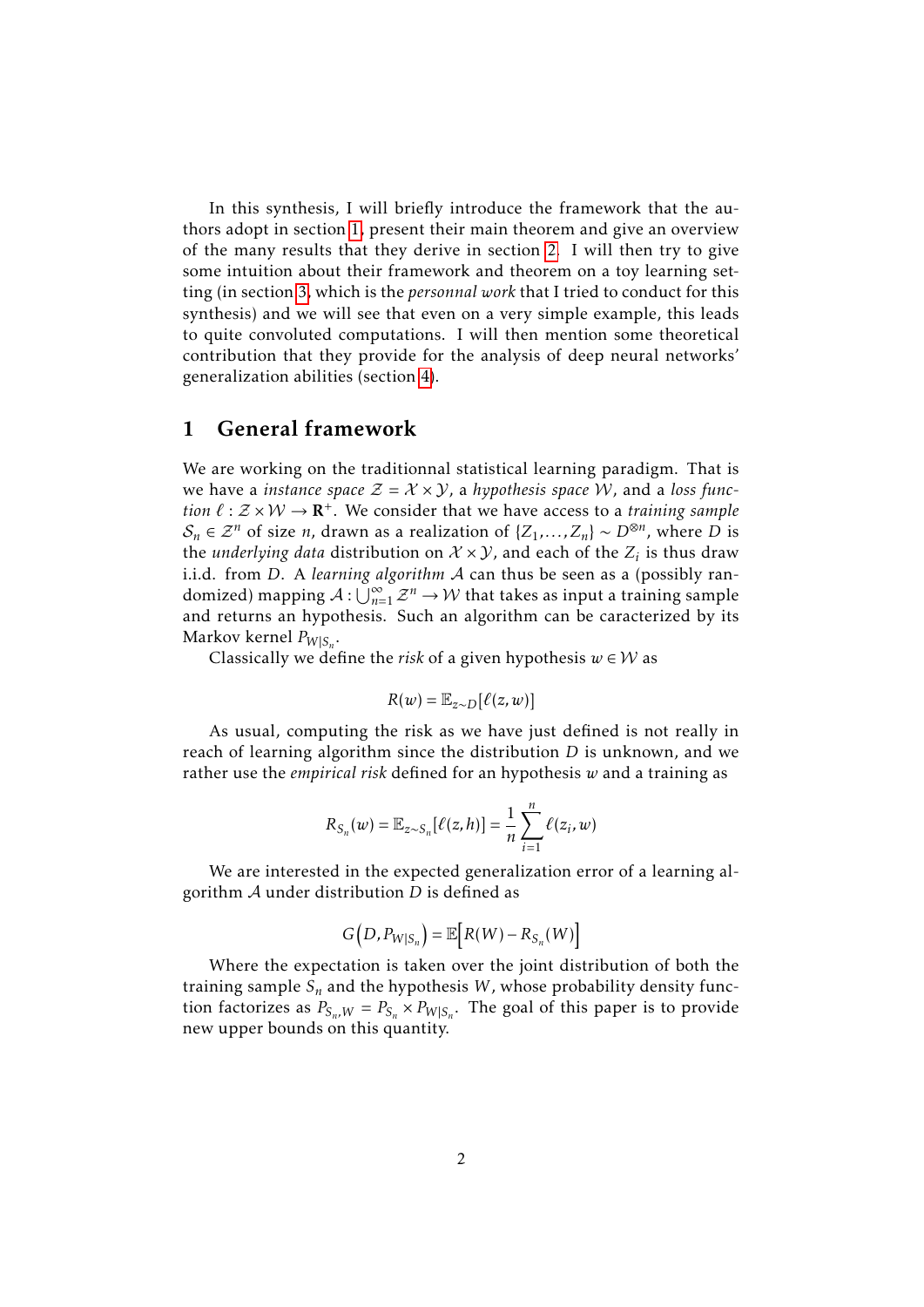#### <span id="page-2-0"></span>2 Wasserstein distance and main theorem

One of the achievements of Optimal Transport theory is to have devised a meaningfull notion of distance between probability distributions.

In our particular setting, we will consider that we have a distance  $d_W$ on the hypothesis space W. Given two measure *µ* and *ν* on W, we define a coupling *T* between *µ* and *ν* as a measure on W ×W having marginal *µ* and *ν* on its first and second factor (*i.e.*  $T(X, W) = \mu(X)$  and  $T(W, X) = \nu(X)$  for *X* ⊂ *W*). We denote  $\Gamma$ (*µ, v*) the set of all couplings of *µ* and *ν*.

Definition. (*Wasserstein distance*) The (1−)Wasserstein distance between two measures  $\mu$  and  $\nu$  over W, under the condition that they have a finite expectation, is defined as

$$
\mathbb{W}_1(\mu,\nu) = \inf_{T \in \Gamma(\mu,\nu)} \mathbb{E}_{(W,W') \sim T} \big[ d_\mathcal{W}(W,W') \big]
$$

This notion of distance is often referred to as the *Earth Mover Distance*, because it quantifies the cost of moving the mass of  $\mu$  toward the mass of *ν* following the best coupling. This quantity is heavily studied and has been shown to provide an insightfull notion of distance between probability measures. The authors then introduce the following notion

Definition. *(Algorithmic Transport Cost)* The algorithmic transport cost of a learning algorithm  $\mathcal A$  caracterized by  $P_{W|S_n}$ , under the underlying data distribution *D* is defined as

$$
Opt(D, P_{W|S_n}) = \mathbb{E}_{z \sim D} [W_1(P_W, P_{W|z})]
$$

Intuitively, this quantity encodes how much the learning algorithm will be sensitive to data points. A limit case might be when the learning algorithm does not take into account the learning data, and thus  $P_W = P_{W|S_n}$ . Such an algorithm should provide a low generalization error, since it has the same performances on both training data and test data.

Note that this cost is indeed dependant on *n* since  $P_W$  is the distribution of the output of the learning algorithm marginalized over all training samples of size *n* as its input. The authors then proceed to show the core theorem of their paper, which states the following:

**Theorem.** Assuming that  $W \mapsto \ell(z, W)$  is *K*-Lipschitz continuous for any  $z \in \mathcal{Z}$ , we have the following upper bound on the expected generalization error of a learning algorithm  $\mathcal A$  caracterized by  $P_{W|S_n}$ :

$$
G(D, P_{W|S_n}) = \mathbb{E}\Big[R(W) - R_{S_n}(W)\Big] \leq K \times Opt(D, P_{W|S_n})
$$

This theorem formalizes the intuition that we discussed above when the output of the algorithm  $A$  is independant from the training sample.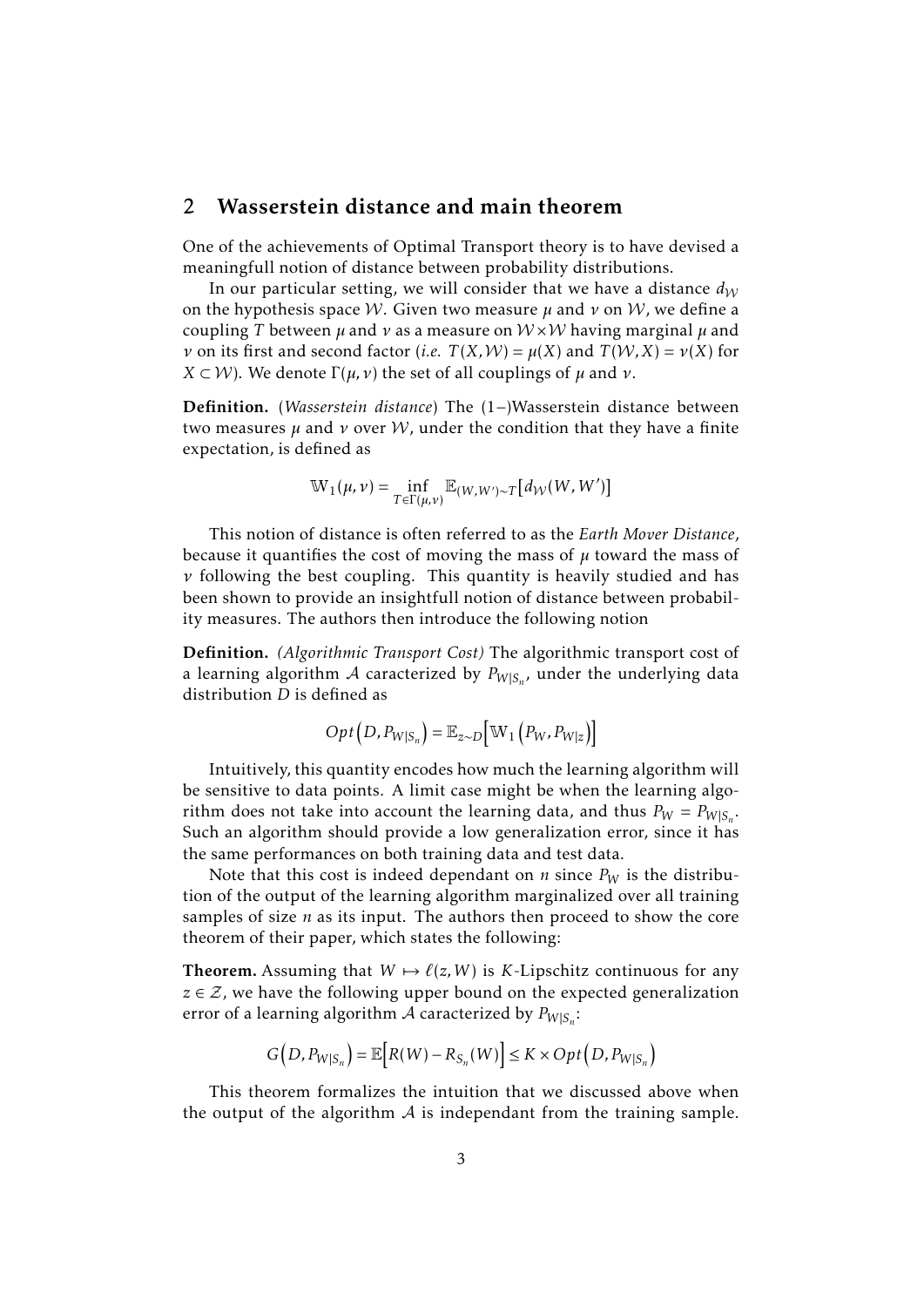

<span id="page-3-1"></span>Figure 1: Relationships between probability metrics on the same mesurable space. If an arrows links A to B anotated by the function *g*, it means that  $A(\cdot, \cdot) \leq g(B(\cdot, \cdot))$ . (Image from [\[ZLT18\]](#page-8-0))

The strength of this bound is that it relates the data distribution and the generalization, and does not involve a *worst-case* analysis over the actual distribution of the data.

They then use this theorem as a starting point to derive a long serie of bounds of the same kind, which can be summed up in figure [1.](#page-3-1) In particular they manage to link generalization with some information theoretic metrics.

# <span id="page-3-0"></span>3 A toy learning problem to understand the authors theorem

I will try to evaluate this bound on a toy setting. I will consider the following binary classification problem over the space  $\mathcal{X} = [0,1]$  and  $\mathcal{Y} = \{0,1\}$ . We will fix the following distribution on the data. First, we fix a point *a* ∈[0,1[. *Z* = (*X,Y*) ∼ *D* is such that *X* is drawn uniformly over *X*, and *Y* =  $\mathbf{1}_{\{x \ge a\}}(X)$ . The hypothesis class *W* that we consider is the set of all the indicator functions of the form  $\mathbb{1}_{\{x \geq w\}}$  for  $w \in [0,1]$ ; since we have a clear bijection between  $W$  and [0,1], I will confuse those two sets, and even confuse *w* and  $\mathbb{1}_{\{x \geq w\}}$  for the value of an element of W. We can easily equip  $\mathcal W$ with the distance  $d_W(x, y) = |x - y|$ .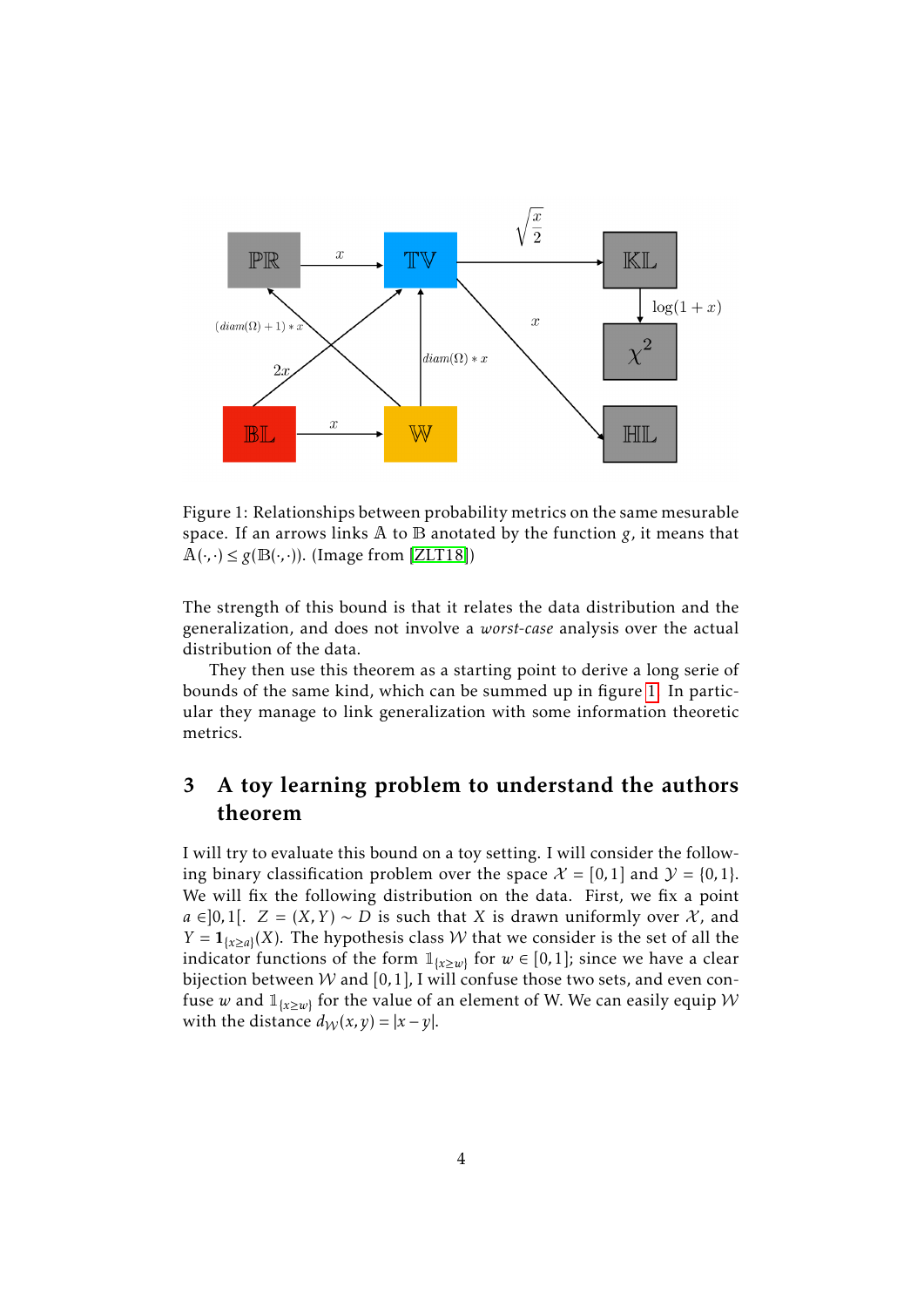

Figure 2: Simple learning setting

This setting is more or less one of those that we have studied in the PAC learning chapter. Let me define the following learning algorithm A

$$
\mathcal{A}: \left\{ \begin{array}{ccc} \mathcal{Z}^n & \to & \mathcal{W} \\ S_n = \{(x_1, y_1), \dots, (x_n, y_n)\} & \mapsto & \begin{cases} \max\limits_{1 \leq i \leq n \\ \text{s.t. } y_i = 0 \\ 0 \text{ otherwise} \end{cases} & \text{otherwise} \end{array} \right.
$$

From the study that we have conducted in class, this yields an empirical risk minimizer for the classification problem and  $\ell$  being the loss defined as

<span id="page-4-0"></span>
$$
\ell((x, y), 1_{x \le w}) = |y - 1_{x \le w}(x)| \times |x - w|
$$
 (1)

I do not consider a regular 0 − 1-loss because later on we will need a continuity property on this loss  $\ell$ .

Now we will try to compute the algorithmic transport cost of such a learning algorithm under *D*. First we need to compute *P<sup>W</sup>* , *W* being the random output of  $A$  on random input  $S_n$ . Start by observing that the support of *W* is [0,a] by construction of *A*. Let  $S_n^{(0)}$  be the random variable denoting the number of points  $(x_i, y_i)$  of  $S_n$  classified as 0 (*i.e.*  $y_i = 0$  or equivalently  $x_i \in [0, a]$ ). Let  $w \in [0, a]$ .

$$
\mathbf{P}\{W \le w\} = \mathbf{P}\left\{S_n^{(0)} = 0\right\} \mathbf{P}\left\{W \le w \mid S_n^{(0)} = 0\right\} + \sum_{k=1}^n \mathbf{P}\left\{S_n^{(0)} = k\right\} \mathbf{P}\left\{W \le w \mid S_n^{(0)} = k\right\}
$$

Since for *Z* =  $(X, Y) \sim D$ ,  $X \sim \mathcal{U}(0, 1)$  we obtain  $Y = \mathbb{1}_{\{x \ge a\}}(X) \sim \mathcal{B}(1 - a)$ , and thus  $S_n^{(0)} \sim \mathcal{B}(n,a)$ , hence

$$
\mathbf{P}\left\{S_n^{(0)}=k\right\} = \binom{n}{k} a^k (1-a)^{n-k}
$$

Moreover  $w \mapsto \mathbf{P} \left\{ W \leq w \mid S_n^{(0)} = k \right\}$  is the cumulative distribution function of the maximum of *k* random variables drawn uniformly between 0 and *a*, which equals  $\left(\frac{w}{a}\right)$  $\frac{w}{a}$  $\Big)^k$ .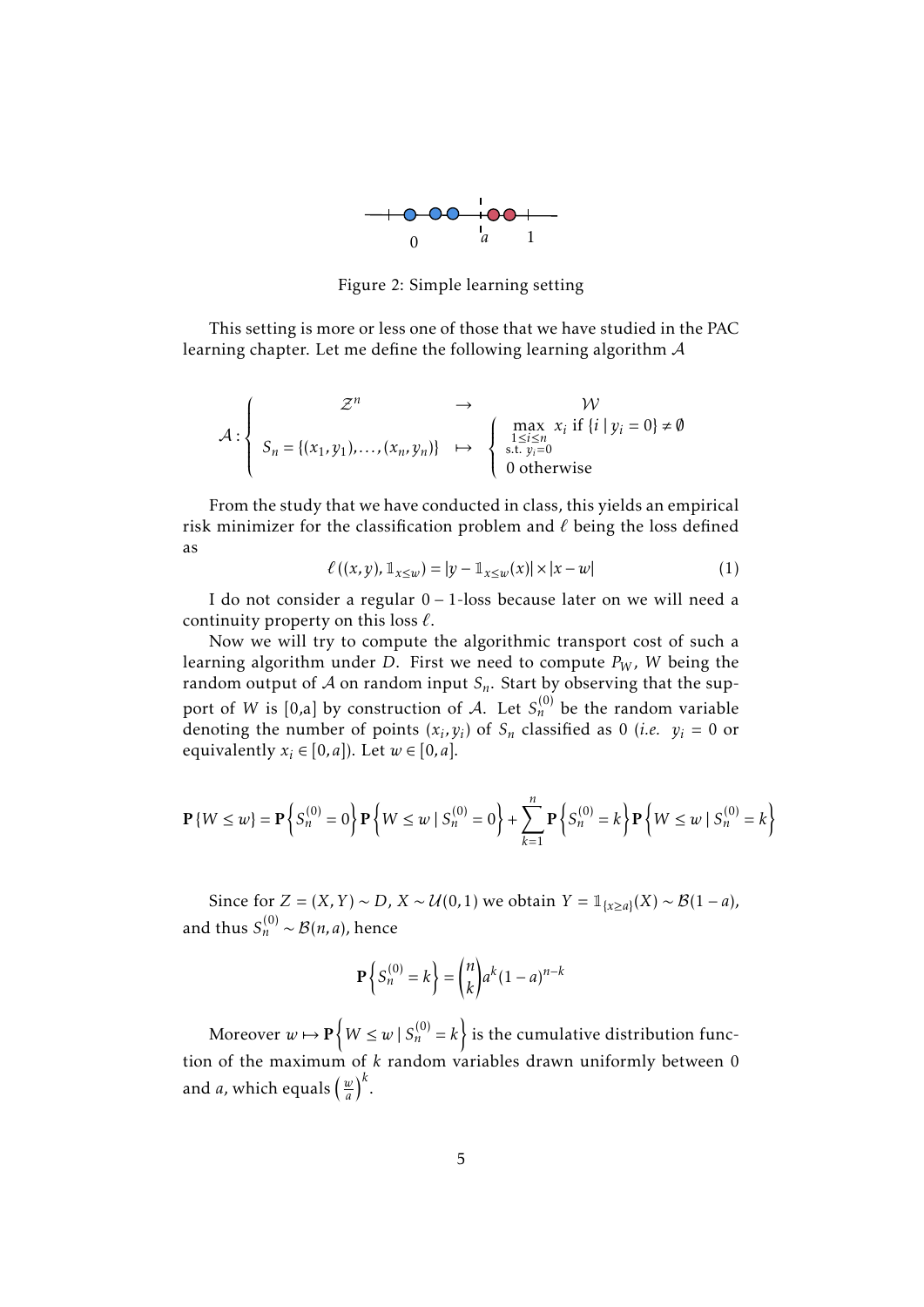By definition of A, we also have  $\mathbf{P}\left\{W\leq w\,|\, S_n^{(0)}=0\right\}=1$  since if  $S_n^{(0)}=0$ , then  $W = A(S_n) = 0$ .

Hence, by differentiating with respect to *w*, we obtain

<span id="page-5-0"></span>
$$
P_W(w) = (1-a)^{n-k} + \sum_{k=1}^n {n \choose k} a^k (1-a)^{n-k} k \frac{w^{k-1}}{a^k} = (1-a)^{n-k} + n(w+1-a)^n
$$
 (2)

Now that we have the expression of the density of *W*, we need to investigate  $P_{W|z}$ . This time, it is fairly easy, since our algorithm  $\mathcal A$  is actually deterministic once given its input: those densities will be Dirac impulses. We thus have for  $z = (x, y)$ ,

$$
P_{W|z} = \delta_x \text{ if } x \le a \qquad P_{W|z} = \delta_0 \text{ otherwise}
$$

Now, the trick that will allow us to actually compute the algorithmic transport cost in this specific case, is that computing the Wasserstein distance between a general distribution and a Dirac impulse is actually tractable. We indeed have the following result

$$
\mathbb{W}_1(\mu,\delta_t) = \mathbb{E}_{X \sim \mu}[d(X,t)]
$$

Intuitively: there is only one way to move any distribution toward a single Dirac impulse. That being said, we can thus compute for  $0 \le x \le a$ ,

<span id="page-5-2"></span><span id="page-5-1"></span>
$$
\mathbb{W}_1(P_W, \delta_x) = \int_0^a |x - w| P_W(w) \mathrm{d}w \tag{3}
$$

Now, using both equations [\(2\)](#page-5-0) and [\(3\)](#page-5-1), we can compute the integral and we obtain:

$$
\mathbb{W}_1(P_W, \delta_x) = \frac{1}{2(an+a)} \Big( a^2((-a+1)^n + 2)n + a^2(3(-a+1)^n + 2) + 2((-a+1)^n n + (-a+1)^n)x^2
$$
  
\n
$$
-4\Big(a^2 - ax - a\Big)(-a+x+1)^n - 2a((-a+1)^n + 1) - 2(a(2(-a+1)^n + 1)n + a(2(-a+1)^n + 1))x)
$$
\n(4)

Although the expression we obtain (using a CAS system) is quite unnice, we can already plot it for some values of *n* and *a*, and try to get the intuition of this quantity, as shown in figure [3.](#page-6-0)

I tried to give an interpretation of those plots, especially about their "valley" shape shifting toward the right as *n* grows: indeed, recall that what we plot is the distance (in the *Earth Mover Distance* sense) of  $P_W$  to  $\delta_x$ (the Dirac impulse).  $P_W$  is essentially the distribution of the maximum of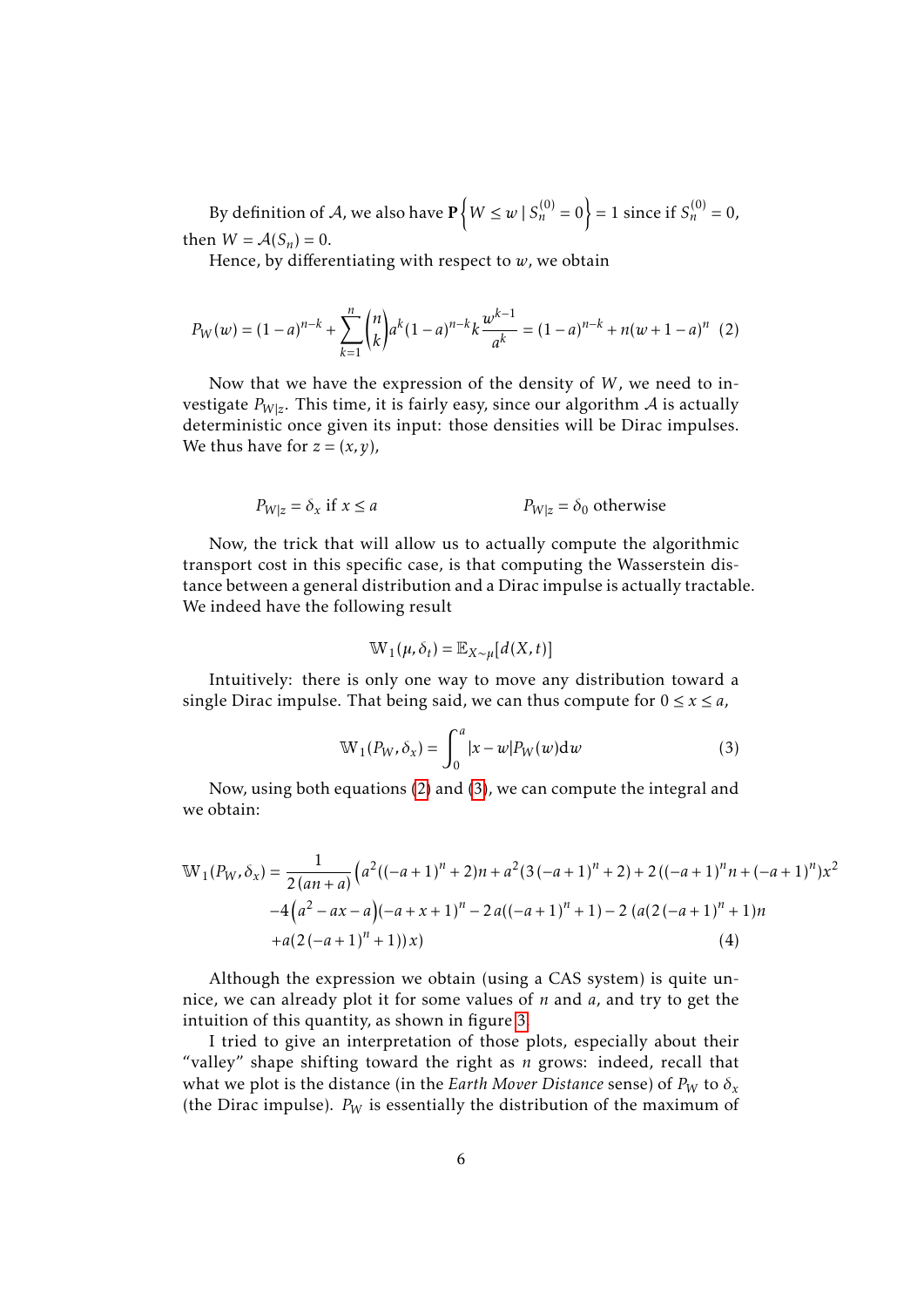

<span id="page-6-0"></span>Figure 3: Graphs of the Wasserstein distance between  $P_W$  and  $\delta_x$  for several value of *a* and *n*. First row:  $n = 10$  with  $a = 0.2$  (left) and  $a = 0.6$  (right); second row:  $n = 100$  and  $a = 0.6$ 

random variables drawn uniformly and independantly. What those plots of the wasserstein distance tell us is that, as *n* grows, the output of the learning algorithm will be closer and closer to the (optimal) value of *a* (this is the shift to the right as  $n$  grows), but since the set  $S_n$  that we randomly draw has some randomness, it is unlikely that its maximum reaches exactly the value of *a*, and it will rather be a bit behind it: that is why we have this "valley shape".

We can confirm this behaviour by checking analytically using equation [\(4\)](#page-5-2) that for *x* ∈ [0, *a*],

$$
\lim_{n \to \infty} W_1(P_W, \delta_x) = a - x
$$

Now, let us go back on our initial objective, which was to compute the *algorithmic transport cost* of the learning algorithm A that we have described. This quantity is defined as:

$$
Opt(D, P_{W_n}) = \mathbb{E}_{z \sim D} [\mathbb{W}_1 (P_W, P_{W|z})] = \int_0^a \mathbb{W}_1 (P_W, \delta_x) dx + \underbrace{(1-a)\mathbb{W}_1 (P_W, \delta_0)}_{\text{because every } x \text{ classified as } y = 1 \text{ (equiv. to } x > a) \text{ yields } \delta_0 \text{ through } A}
$$

Once again, we can compute this quantity and obtain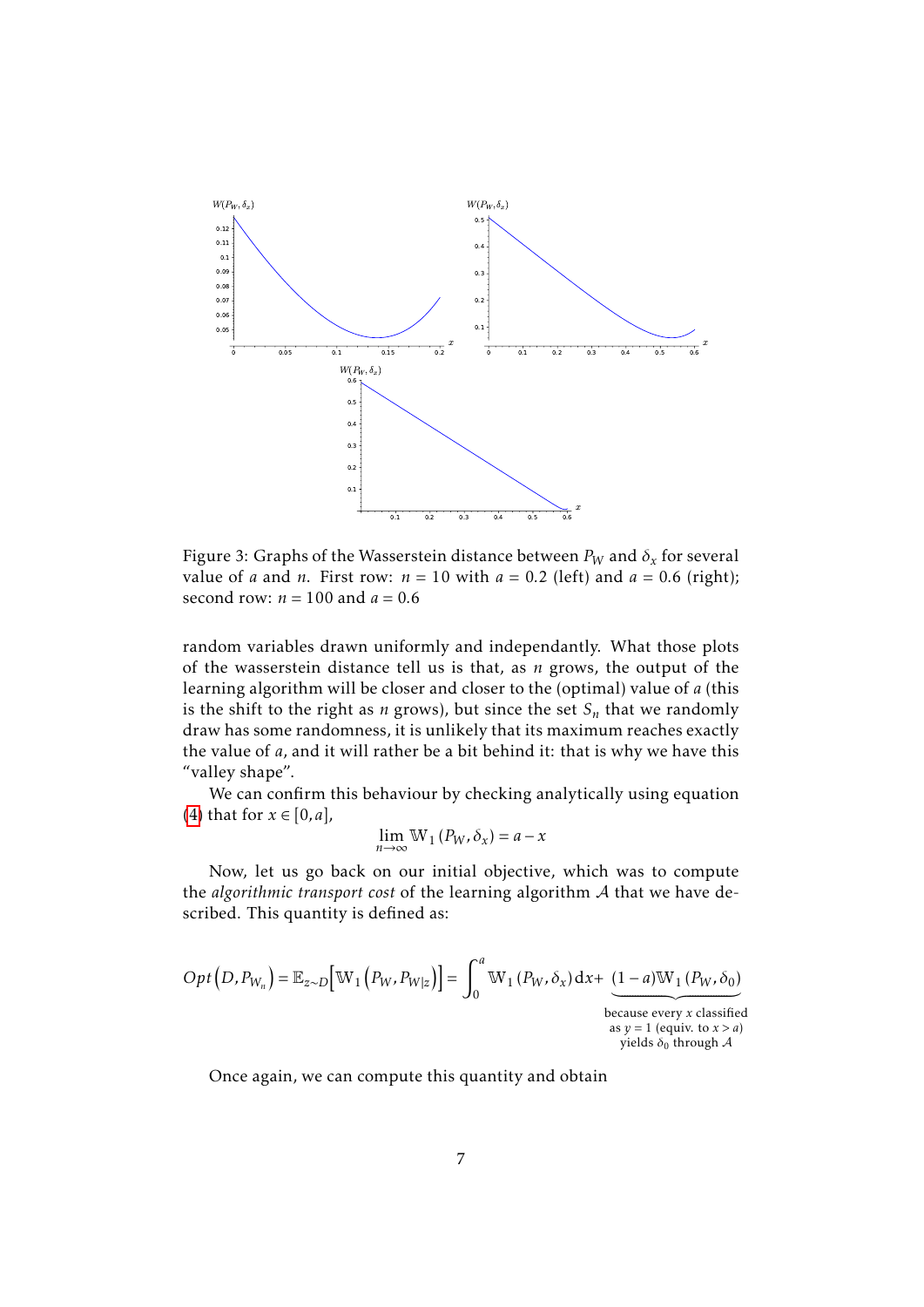$$
Opt(D, P_{W_n}) = \frac{1}{6(n^2 + 3n + 2)} \left(2 a^2 (2(-a+1)^n - 3) - \left(a^2 (4(-a+1)^n + 3) - 3 a ((-a+1)^n + 2)\right)n^2 - 3\left(3 a^2 + 3 a ((-a+1)^n - 2) - 2(-a+1)^n + 2\right)n\right) - 6 a ((-a+1)^n - 2)
$$
\n(5)

We can easily see that the loss function defined as in equation [\(1\)](#page-4-0) is 1-Lipschitz continuous in *W*, *i.e.* for any  $w, w' \in W$  and  $z \in \mathcal{X} \times \mathcal{Y}$ ,

<span id="page-7-1"></span>
$$
\left| \ell(z, w) - \ell(z, w') \right| \leq 1 \times d_{\mathcal{W}}(w, w') = |w - w'|
$$

Hence we can apply the theorem that we introduced in section [2](#page-2-0) and use the expression [\(5\)](#page-7-1) to obtain the explicit bound in this very particular setting:

$$
G(D, P_{W|S_n}) \le 1 \times Opt(D, P_{W_n})
$$

#### <span id="page-7-0"></span>4 A result on Deep Neural Networks

Thanks to the information theoretic metric based bound that the authors have derived, they manage to derive a bound on the generalization error that a deep neural network neural network can achieve, using the following remark. They take advantage of the peculiar structure of a DNN that is its organization as a succession of layers, as presented in figure [4,](#page-8-2) and using an adequate data processing inequality layer by layer (because the information flow inside a DNN can be seen as a Markov chain), they manage to link the average generalization error of a DNN, obtaining a bound of the form

$$
\mathbb{E}\Big[R(W) - R_{S_n}(W)\Big] \le \exp\left(-\frac{H}{2}\log\frac{1}{\eta}\right)\sqrt{\frac{K^2R^2I(S_n;W)}{2n}}
$$

Where *η* is the constant corresponding to the contractive property of the mutual information in a data processing setting (from the data processing inequality), *K* is a Lipschitz constant for the loss function, and *R* a constant coming from the structure of the inequality space.

This bound provides insights as to why DNN are able to provide such good generalization properties, and do not fall into the *overfitting* trap even though they have a very strong expressiveness.

This latter analysis thus shows the strength of their approach that can thus

• Disregard the *worst case* approach for the data distribution and focus on the very link between this data distribution and the learning process.